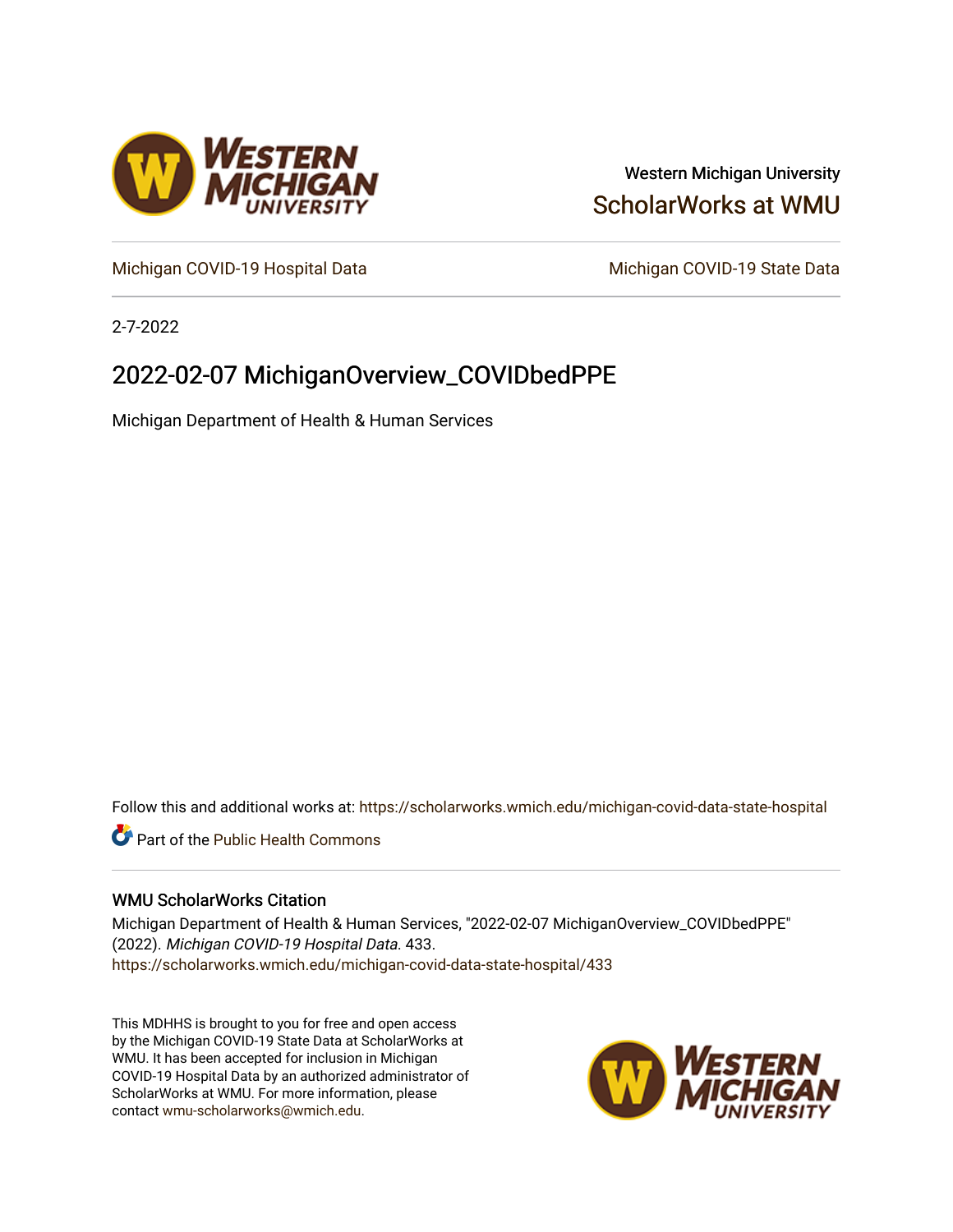# **Statewide Available PPE and Bed Tracking**

**Note:** Data on this page is updated Monday, Wednesday & Friday.

| Statewide Hospital Capacity Report COVID-19 2/7/2022* |                                    |                                                    |                                                 |                                                               |                                                             |                                                            |                                                     |                                                              |                 |                                     |
|-------------------------------------------------------|------------------------------------|----------------------------------------------------|-------------------------------------------------|---------------------------------------------------------------|-------------------------------------------------------------|------------------------------------------------------------|-----------------------------------------------------|--------------------------------------------------------------|-----------------|-------------------------------------|
| <b>Region</b>                                         | <b>All Hospital</b><br><b>Beds</b> | <b>All Adult</b><br><b>Hospital</b><br><b>Beds</b> | <b>All Hospital</b><br>Inpatient<br><b>Beds</b> | <b>All Hospital</b><br>Inpatient<br><b>Bed</b><br>∣Occupancy⊺ | <b>Adult</b><br><b>Hospital</b><br>Inpatient<br><b>Beds</b> | <b>Adult Hosp</b><br>Inpatient<br><b>Bed</b><br> Occupancy | All<br>Inpatient<br><b>Pediatric</b><br><b>Beds</b> | <b>Pediatric</b><br>Inpatient<br><b>Bed</b><br>$ $ Occupancy | <b>ICU Beds</b> | <b>ICU Bed</b><br>$ $ Occupancy $ $ |
| Region 1                                              | 1778                               | 1636                                               | 1493                                            | 1167                                                          | 1385                                                        | 1079                                                       | 75                                                  | 41                                                           | 201             | 167                                 |
| Region 2N                                             | 6370                               | 6073                                               | 5652                                            | 4272                                                          | 5352                                                        | 4112                                                       | 33                                                  | 11                                                           | 586             | 426                                 |
| Region 2S                                             | 7947                               | 7096                                               | 6806                                            | 5496                                                          | 5955                                                        | 4827                                                       | 489                                                 | 315                                                          | 965             | 764                                 |
| Region 3                                              | 2887                               | 2769                                               | 2543                                            | 2112                                                          | 2413                                                        | 2029                                                       | 54                                                  | 20                                                           | 389             | 333                                 |
| Region 5                                              | 1780                               | 1722                                               | 1374                                            | 1051                                                          | 1351                                                        | 1035                                                       | 21                                                  | 16                                                           | 184             | 140                                 |
| Region 6                                              | 3299                               | 2731                                               | 2816                                            | 2216                                                          | 2426                                                        | 1945                                                       | 376                                                 | 271                                                          | 424             | 349                                 |
| Region 7                                              | 929                                | 878                                                | 791                                             | 580                                                           | 749                                                         | 565                                                        | 20                                                  | 4                                                            | 155             | 118                                 |
| Region 8                                              | 752                                | 734                                                | 543                                             | 311                                                           | 521                                                         | 301                                                        |                                                     |                                                              | 81              | 54                                  |
| <b>Totals</b>                                         | 25742                              | 23639                                              | 22018                                           | 17205                                                         | 20152                                                       | 15893                                                      | 1069                                                | 679                                                          | 2985            | 2351                                |

\*Data is preliminary and subject to change.

COVID-19 Metrics 2/7/2022

| <u>UUVIDETU MEITUS ZIITZUZZ</u>                      |                 |     |                            |                 |                 |                 |                 |                 |               |
|------------------------------------------------------|-----------------|-----|----------------------------|-----------------|-----------------|-----------------|-----------------|-----------------|---------------|
| <b>HCC Region</b>                                    | <b>Region 1</b> |     | <b>Region 2N Region 2S</b> | <b>Region 3</b> | <b>Region 5</b> | <b>Region 6</b> | <b>Region 7</b> | <b>Region 8</b> | <b>Totals</b> |
| <b>Total Adult Suspected /Confirmed</b>              | 260             | 550 | 705                        | 341             | 241             | 381             | 103             | 58              | 2639          |
| <b>Adult Confirmed-Positive COVID</b>                | 247             | 515 | 666                        | 333             | 226             | 371             | 100             | 58              | 2516          |
| <b>Hospitalized Peds Confirmed</b><br>/Suspected     | 5               | 10  | 23                         | 3               | 4               | 22              | 0               | 2               | 69            |
| Hospitalized Ped Confirmed-Positive                  | 5               | 6   | 22                         | 3               |                 | 22              |                 |                 | 62            |
| Hospitalized and Ventilated COVID                    | 21              | 62  | 115                        | 49              | 18              | 56              | 9               | 4               | 334           |
| <b>Adult ICU Confirmed/Suspected</b><br><b>COVID</b> | 47              | 101 | 139                        | 78              | 40              | 72              | 26              | 18              | 521           |
| <b>ICU Adult Confirmed-Positive</b><br>COVID         | 45              | 100 | 138                        | 78              | 40              | 71              | 26              | 18              | 516           |
| Prev Day COVID Related ED Visits                     | 121             | 313 | 308                        | 154             | 181             | 138             | 74              |                 | 1366          |

**Changes have recently been made to the clinical variables shared on the MDHHS website. These changes were made to align with the new reporting requirements from the federal government. To better accommodate all users of this data, MDHHS is expanding the data provided from the previous clinical variables section to the information described in the new clinical variables section. Data users should carefully consider which variables meet their current or ongoing needs for information.**

### **Previous Clinical Variables:**

**# of ED Discharges -** The number of patients discharged home (or equivalent) from ED with suspected or confirmed COVID-19 in past 24 hours. INCLUDE hospital urgent care and ED drive through.

**# in Critical Care -** The CURRENT number of patients in critical care units with suspected or confirmed COVID-19. INCLUDE non-critical care areas being used for surge critical care. DO NOT INCLUDE ED boarding/overflow (patients currently admitted and awaiting bed).

**# on Ventilators -** The CURRENT number of patients receiving mechanical ventilation with suspected or confirmed COVID-19. DO NOT INCLUDE ED boarding/overflow (patients currently admitted and awaiting bed) and surge critical care areas.

**# of Inpatients -** The total number of positive tests for COVID-19 among admitted patients.

#### **New Clinical Variables:**

**Previous Day's COVID-19-related ED Visits** ( Enter the total number of ED visits who were seen on the previous calendar day who had a visit related to COVID-19 (meets suspected or confirmed definition or presents for COVID diagnostic testing - do not count patients who present for pre-procedure screening).)

**Total ICU adult suspected or confirmed positive COVID patients** (Patients currently hospitalized in an adult ICU bed who have suspected or laboratory-confirmed COVID-19.)

**Hospitalized ICU adult confirmed-positive COVID patients** (same as above, laboratory confirmed only)

**Hospitalized and ventilated COVID patients** (Patients currently hospitalized in an adult, pediatric or neonatal inpatient bed who have suspected or laboratory-confirmed COVID-19 and are on a mechanical ventilator (as defined in 7 above).)

**Total hospitalized adult suspected or confirmed positive COVID patients** (Patients currently hospitalized in an adult inpatient bed who have laboratory-confirmed or suspected COVID-19. Include those in observation beds.)

**Hospitalized adult confirmed-positive COVID patients** (same as above, laboratory confirmed only)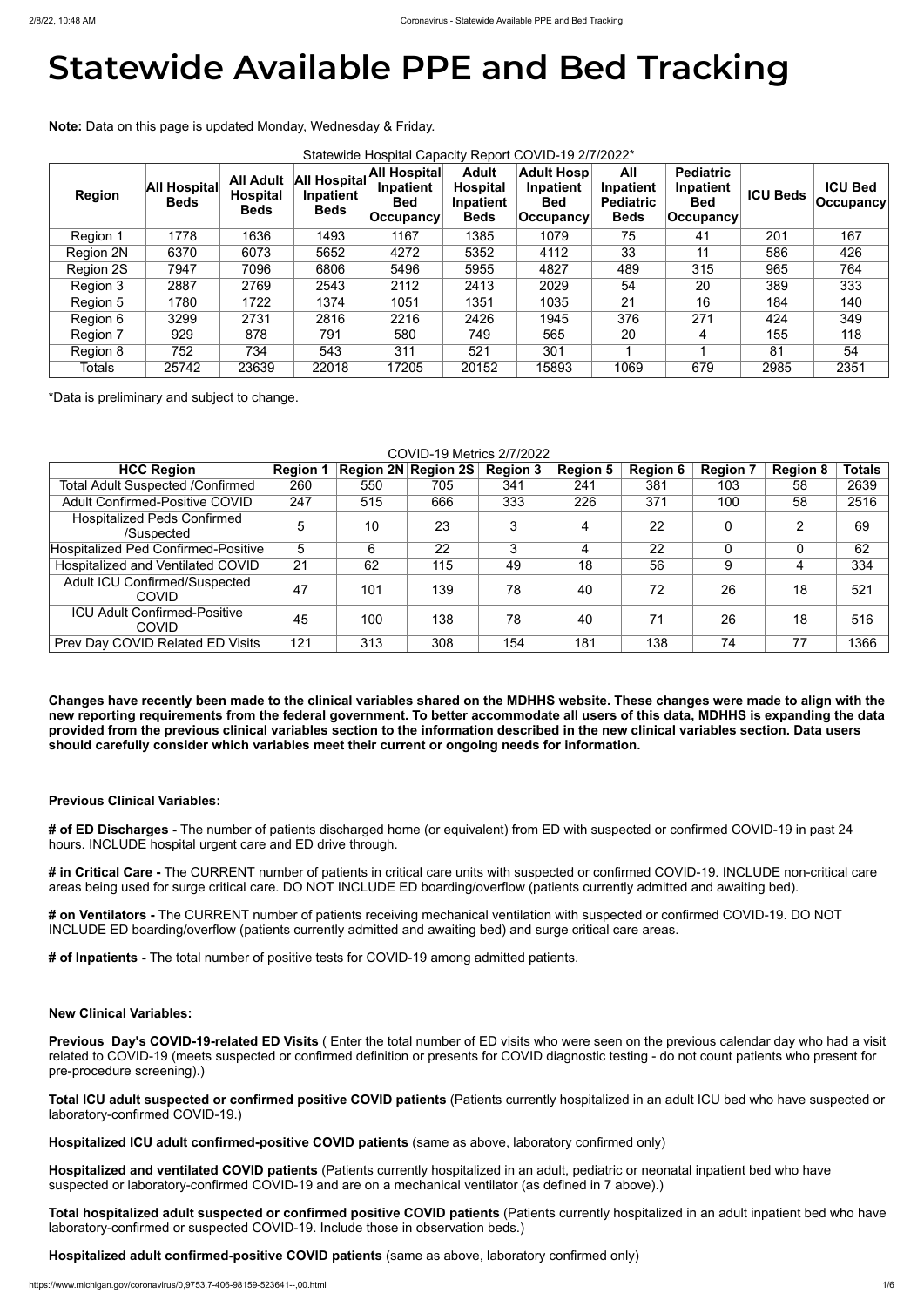**Total hospitalized pediatric suspected or confirmed positive COVID patients** (Patients currently hospitalized in a pediatric inpatient bed, including NICU, newborn, and nursery, who are suspected or laboratory-confirmed-positive for COVID-19. Include those in observation beds.)

**Hospitalized pediatric confirmed-positive COVID patients** (Patients currently hospitalized in a pediatric inpatient bed, including NICU, newborn, and nursery, who have laboratory-confirmed COVID-19. Include those in observation beds.)

#### Statewide Hospital Available PPE Tracking for COVID-19 2/2/2022\*\*

- This information will be updated daily by 7 p.m.
- Information about Healthcare Coalition Regions is available on the **[MDHHS website](https://www.michigan.gov/mdhhs/0,5885,7-339-71548_54783_54826_56171-237197--,00.html#hcc)**.

| <b>Region</b> | N95 Masks On<br>Hand | <b>PAPRs and</b><br><b>Other</b><br><b>Respirators On</b><br>Hand | <b>Surgical</b><br><b>Masks on</b><br>Hand | <b>Eye Protection</b><br><b>On Hand</b> | <b>Gowns On</b><br>Hand | Launderable<br><b>Gowns On Hand</b> | <b>Exam Gloves</b><br>(Single) On<br>Hand |
|---------------|----------------------|-------------------------------------------------------------------|--------------------------------------------|-----------------------------------------|-------------------------|-------------------------------------|-------------------------------------------|
| Region 1      | 580465               | 182                                                               | 3550830                                    | 117105                                  | 405610                  | 4410                                | 21352465                                  |
| Region 2N     | 504965               | 607                                                               | 4007074                                    | 83333                                   | 206471                  | 4395                                | 20786567                                  |
| Region 2S     | 883531               | 1393                                                              | 4046699                                    | 403218                                  | 1079922                 | 14500                               | 22204253                                  |
| Region 3      | 313365               | 692                                                               | 1760234                                    | 98264                                   | 511161                  | 4059                                | 12326305                                  |
| Region 5      | 540124               | 390                                                               | 969899                                     | 24192                                   | 86052                   | 1138                                | 4247103                                   |
| Region 6      | 1483665              | 557                                                               | 3106250                                    | 97995                                   | 297083                  | 6104                                | 15297885                                  |
| Region 7      | 131451               | 499                                                               | 1928107                                    | 54646                                   | 54173                   | 6090                                | 7874522                                   |
| Region 8      | 178301               | 438                                                               | 733654                                     | 27774                                   | 97981                   | 5983                                | 2587379                                   |
| <b>Totals</b> | 4615867              | 4758                                                              | 20102747                                   | 906527                                  | 2738453                 | 46679                               | 106676479                                 |

\*\*Data is preliminary and subject to change.

Data is self-reported by hospitals daily to the EM Resource System per **[MDHHS Director Robert Gordon's Emergency Order](https://www.michigan.gov/documents/coronavirus/MDHHS_epidemic_reporting_order_and_instructions_684709_7.pdf)**.

Changes in inventory numbers have likely occurred since reporting was completed.

**Region1** - Clinton, Eaton, Gratiot, Hillsdale, Ingham, Jackson, Lenawee, Livingston and Shiawassee counties.

**Region 2S** - City of Detroit and Monroe, Washtenaw and Wayne counties.

**Region 2N** - Macomb, Oakland and St. Clair counties.

**Region 3** - Saginaw, Alcona, Iosco, Ogemaw, Arenac, Gladwin, Midland, Bay, Genesee, Tuscola, Lapeer, Sanilac and Huron counties.

**Region 5** - Allegan, Barry, Calhoun, Branch, St. Joseph, Cass, Berrien, Van Buren and Kalamazoo counties.

**Region 6** - Clare, Ionia, Isabella, Kent, Lake, Mason, Mecosta, Montcalm, Muskegon, Newaygo, Oceana, Osceola and Ottawa counties.

**Region 7** - Manistee, Wexford, Missaukee, Roscommon, Benzie, Leelanau, Grand Traverse, Kalkaska, Crawford, Oscoda, Antrim, Otsego, Montmorency, Alpena, Presque Ilse, Cheboygan, Emmet and Charlevoix counties.

**Region 8** - Chippewa, Mackinac, Luce, Schoolcraft, Delta, Alger, Marquette, Dickinson, Menominee, Baraga, Iron, Gogebic, Ontonagon, Houghton and Keweenaw counties.

#### PPE Days On Hand as of 2/7/2022

| PPE Days On Hand as of 2/7/2022               |              |                                 |              |                       |                   |                      |  |  |
|-----------------------------------------------|--------------|---------------------------------|--------------|-----------------------|-------------------|----------------------|--|--|
| <b>Hospital</b>                               | N95 Masks    | <b>Surgical</b><br><b>Masks</b> | Gowns        | Exam<br><b>Gloves</b> | Eye<br>Protection |                      |  |  |
| Allegan General Hospital                      | >30 days     | >30 days                        | >30 days     | $>30$ days            | $>30$ days        | <b>Health System</b> |  |  |
| <b>Ascension Borgess Hospital</b>             | >30 days     | >30 days                        | $>30$ days   | >30 days              | >30 days          | <b>Health System</b> |  |  |
| <b>Ascension Borgess-Pipp Hospital</b>        | >30 days     | >30 days                        | $>30$ days   | >30 days              | $>30$ days        | <b>Health System</b> |  |  |
| <b>Ascension Brighton Center for Recovery</b> | $15-30$ days | $15-30$ days                    | $>30$ days   | $>30$ days            | $>30$ days        | <b>Health System</b> |  |  |
| <b>Ascension Genesys Hospital</b>             | >30 days     | >30 days                        | 15-30 days   | $7-14$ days           | >30 days          | <b>Health System</b> |  |  |
| Ascension Macomb Oakland Madison Heights      | >30 days     | >30 days                        | $7-14$ days  | $>30$ days            | $>30$ days        | <b>Health System</b> |  |  |
| <b>Ascension Macomb Oakland Warren</b>        | >30 days     | >30 days                        | 15-30 days   | $>30$ days            | >30 days          | <b>Health System</b> |  |  |
| <b>Ascension Providence Hospital Novi</b>     | 15-30 days   | >30 days                        | 15-30 days   | 15-30 days            | >30 days          | <b>Health System</b> |  |  |
| Ascension Providence Hospital Southfield      | $>30$ days   | >30 days                        | $>30$ days   | >30 days              | $>30$ days        | <b>Health System</b> |  |  |
| <b>Ascension Providence Rochester</b>         | >30 days     | $15-30$ days                    | 15-30 days   | 15-30 days            | >30 days          | <b>Health System</b> |  |  |
| <b>Ascension River District Hospital</b>      | >30 days     | >30 days                        | $>30$ days   | >30 days              | 15-30 days        | <b>Health System</b> |  |  |
| Ascension St. John Hospital                   | >30 days     | >30 days                        | $15-30$ days | >30 days              | 15-30 days        | <b>Health System</b> |  |  |
| Ascension St. Joseph Hospital                 | >30 days     | >30 days                        | $>30$ days   | >30 days              | $>30$ days        | <b>Health System</b> |  |  |
| Ascension St. Mary's Hospital                 | >30 days     | >30 days                        | >30 days     | >30 days              | >30 days          | <b>Health System</b> |  |  |
| <b>Ascension Standish Hospital</b>            | >30 days     | >30 days                        | $>30$ days   | $>30$ days            | $>30$ days        | <b>Health System</b> |  |  |
| <b>Aspirus Iron River Hospital</b>            | $>30$ days   | >30 days                        | $>30$ days   | >30 days              | >30 days          | <b>Health System</b> |  |  |

| Aspirus Ironwood Hospital                  | >30 days    | >30 days   | 15-30 days  | $15-30$ days | $>30$ days | <b>Health System</b> |
|--------------------------------------------|-------------|------------|-------------|--------------|------------|----------------------|
| Aspirus Keweenaw Hospital                  | >30 days    | >30 days   | $>30$ days  | >30 days     | 15-30 days | <b>Health System</b> |
| Aspirus Ontonagon Hospital                 | $>30$ days  | >30 days   | $>30$ days  | >30 days     | >30 days   | <b>Health System</b> |
| <b>Baraga County Memorial Hospital</b>     | >30 days    | $>30$ days | $>30$ days  | >30 days     | >30 days   | Independent          |
| <b>Beaumont Farmington Hills</b>           | $>30$ days  | >30 days   | $>30$ days  | >30 days     | >30 days   | <b>Health System</b> |
| <b>Beaumont Healthcare Center - Canton</b> | >30 days    | $>30$ days | $>30$ days  | >30 days     | $>30$ days | <b>Health System</b> |
| Beaumont Hospital - Royal Oak              | >30 days    | >30 days   | $>30$ days  | >30 days     | >30 days   | <b>Health System</b> |
| <b>Beaumont Hospital - Troy</b>            | >30 days    | $>30$ days | $>30$ days  | >30 days     | >30 days   | <b>Health System</b> |
| <b>Beaumont Hospital Dearborn</b>          | >30 days    | $>30$ days | $>30$ days  | >30 days     | $>30$ days | <b>Health System</b> |
| <b>Beaumont Hospital Grosse Pointe</b>     | $>30$ days  | >30 days   | >30 days    | >30 days     | $>30$ days | <b>Health System</b> |
| <b>Beaumont Hospital Taylor</b>            | >30 days    | >30 days   | $>30$ days  | >30 days     | >30 days   | <b>Health System</b> |
| <b>Beaumont Hospital Trenton</b>           | >30 days    | >30 days   | $>30$ days  | >30 days     | >30 days   | <b>Health System</b> |
| <b>Beaumont Hospital Wayne</b>             | >30 days    | >30 days   | $>30$ days  | >30 days     | $>30$ days | <b>Health System</b> |
| <b>Borgess Lee Memorial Hospital</b>       | >30 days    | >30 days   | >30 days    | >30 days     | 15-30 days | <b>Health System</b> |
| <b>Bronson Battle Creek</b>                | $7-14$ days | $>30$ days | $7-14$ days | $7-14$ days  | >30 days   | <b>Health System</b> |
| <b>Bronson LakeView Hospital</b>           | >30 days    | >30 days   | >30 days    | $7-14$ days  | >30 days   | <b>Health System</b> |
| <b>Bronson Methodist Hospital</b>          | >30 days    | 4-6 days   | $4-6$ days  | $7-14$ days  | >30 days   | <b>Health System</b> |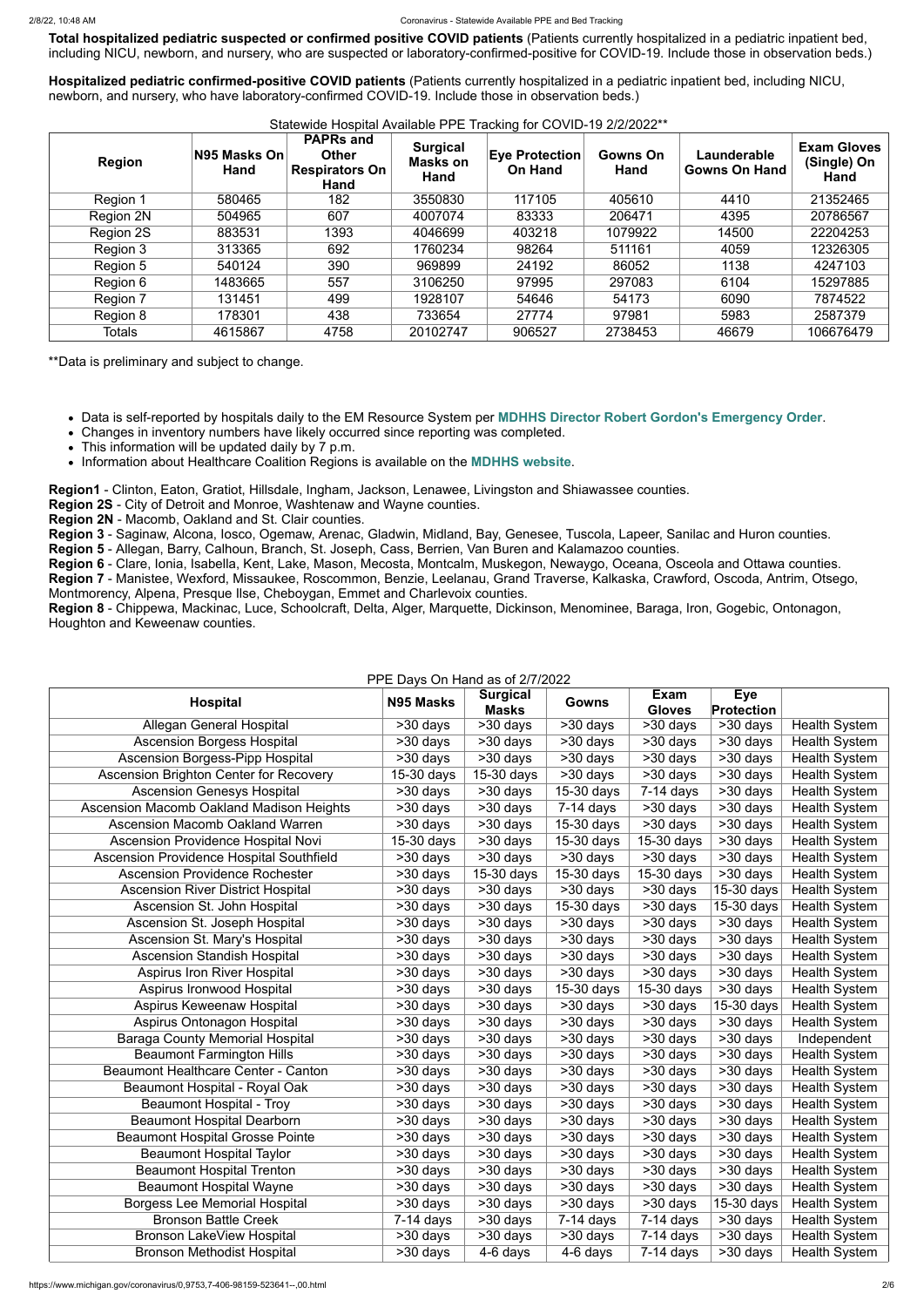#### 2/8/22, 10:48 AM Coronavirus - Statewide Available PPE and Bed Tracking

| <b>Hospital</b>                                                          | N95 Masks               | <b>Surgical</b><br><b>Masks</b> | Gowns                   | <b>Exam</b><br><b>Gloves</b> | <b>Eye</b><br><b>Protection</b> |                                     |
|--------------------------------------------------------------------------|-------------------------|---------------------------------|-------------------------|------------------------------|---------------------------------|-------------------------------------|
| <b>Bronson South Haven</b>                                               | $4-6$ days              | $\overline{>30}$ days           | $7-14$ days             | $\overline{7}$ -14 days      | $\overline{>30}$ days           | <b>Health System</b>                |
| Children's Hospital of Michigan                                          | 15-30 days              | 15-30 days                      | $7-14$ days             | $7-14$ days                  | 15-30 days                      | <b>Health System</b>                |
| <b>Covenant Healthcare</b>                                               | $>30$ days              | >30 days                        | >30 days                | 4-6 days                     | >30 days                        | <b>Health System</b>                |
| <b>Deckerville Community Hospital</b>                                    | >30 days                | >30 days                        | >30 days                | >30 days                     | >30 days                        | Independent                         |
| Detroit Receiving Hosp & Univ Health Ctr                                 | 15-30 days              | 15-30 days                      | $7-14$ days             | 15-30 days                   | 15-30 days                      | <b>Health System</b>                |
| Dickinson Memorial Health Care System                                    | >30 days                | >30 days                        | $>30$ days              | >30 days                     | >30 days                        | Independent                         |
| <b>Eaton Rapids Medical Center</b>                                       | >30 days                | >30 days                        | >30 days                | >30 days                     | >30 days                        | Independent                         |
| <b>Garden City Hospital</b><br><b>Harbor Beach Community Hospital</b>    | >30 days<br>>30 days    | >30 days<br>>30 days            | >30 days<br>>30 days    | 15-30 days<br>>30 days       | >30 days<br>>30 days            | <b>Health System</b><br>Independent |
| Harper Univ/Hutzel Women's Hospitals                                     | 15-30 days              | $7-14$ days                     | 15-30 days              | 15-30 days                   | 15-30 days                      | <b>Health System</b>                |
| Helen Newberry Joy Hospital                                              | $7-14$ days             | $7-14$ days                     | $7-14$ days             | 7-14 days                    | $7-14$ days                     | Independent                         |
| Henry Ford West Bloomfield Hospital                                      | >30 days                | >30 days                        | >30 days                | >30 days                     | >30 days                        | <b>Health System</b>                |
| Henry Ford Allegiance Health                                             | >30 days                | >30 days                        | >30 days                | >30 days                     | >30 days                        | <b>Health System</b>                |
| Henry Ford Health Center Brownstown                                      | >30 days                | 15-30 days                      | $15-30$ days            | >30 days                     | >30 days                        | <b>Health System</b>                |
| <b>Henry Ford Hospital</b>                                               | 15-30 days              | 15-30 days                      | 15-30 days              | 15-30 days                   | 15-30 days                      | <b>Health System</b>                |
| Henry Ford Macomb Hospital                                               | >30 days                | >30 days                        | >30 days                | $15-30$ days                 | >30 days                        | <b>Health System</b>                |
| Henry Ford Med Center Sterling Heights                                   | $1-3$ days              | $1-3$ days                      | 1-3 days                | 4-6 days                     | 1-3 days                        | <b>Health System</b>                |
| Henry Ford Medical Center - Fairlane                                     | $7-14$ days             | $7-14$ days                     | $7-14$ days             | 15-30 days                   | $7-14$ days                     | <b>Health System</b>                |
| Henry Ford Medical Center- Cottage                                       | $\overline{7}$ -14 days | $\overline{7-14}$ days          | $\overline{7}$ -14 days | $7-14$ days                  | $\overline{4}$ -6 days          | <b>Health System</b>                |
| Henry Ford Wyandotte Hospital                                            | 15-30 days              | 15-30 days                      | 15-30 days              | 15-30 days                   | 15-30 days                      | <b>Health System</b>                |
| <b>Hills and Dales General Hospital</b>                                  | >30 days                | >30 days                        | $>30$ days              | $>30$ days                   | $>30$ days                      | Independent                         |
| <b>Hillsdale Hospital</b>                                                | $>30$ days              | $\overline{>30}$ days           | >30 days                | >30 days                     | $>30$ days                      | Independent                         |
| <b>Holland Community Hospital</b>                                        | 15-30 days              | >30 days                        | $>30$ days              | $>30$ days                   | 15-30 days                      | Independent                         |
| <b>Hurley Medical Center</b>                                             | >30 days                | $>30$ days                      | >30 days                | 15-30 days                   | >30 days                        | <b>Health System</b>                |
| Huron Valley Sinai Hospital                                              | 15-30 days              | 15-30 days                      | 15-30 days              | 15-30 days                   | 15-30 days                      | <b>Health System</b>                |
| Kalkaska Memorial Health Center                                          | >30 days                | >30 days                        | >30 days                | >30 days                     | >30 days                        | Independent                         |
| Karmanos Cancer Center                                                   | $>30$ days              | $\overline{>30}$ days           | $>30$ days              | $>30$ days                   | $>30$ days                      | <b>Health System</b>                |
| ake Huron Medical Center (was SJMPH)                                     | 15-30 days              | 15-30 days                      | 15-30 days              | 15-30 days $ 15-30$ days     |                                 | <b>Health System</b>                |
| <b>Lakeland Hospital, Niles</b>                                          | $>30$ days              | $\overline{>30}$ days           | >30 days                | $>30$ days                   | $\overline{>}30$ days           | <b>Health System</b>                |
| Lakeland Hospital, Watervliet                                            | >30 days                | >30 days                        | >30 days                | >30 days                     | >30 days                        | <b>Health System</b>                |
| Lakeland Medical Center. - St. Joseph                                    | $\overline{>30}$ days   | $>30$ days                      | $>30$ days              | >30 days                     | $>30$ days                      | <b>Health System</b>                |
| <b>Mackinac Straits Hospital</b>                                         | >30 days                | >30 days                        | $15-30$ days            | $7-14$ days                  | 15-30 days                      | Independent                         |
| <b>Marlette Regional Hospital</b>                                        | $>30$ days              | >30 days                        | >30 days                | >30 days                     | >30 days                        | Independent                         |
| <b>McKenzie Memorial Hospital</b>                                        | >30 days                | >30 days                        | >30 days                | >30 days                     | >30 days                        | Independent                         |
| McLaren - Macomb                                                         | 15-30 days              | 15-30 days                      | 15-30 days              | 4-6 days                     | 15-30 days                      | <b>Health System</b>                |
| <b>McLaren Bay Region</b>                                                | $7-14$ days             | $7-14$ days                     | $7-14$ days             | $7-14$ days                  | $7-14$ days                     | <b>Health System</b>                |
| <b>McLaren Bay Special Care</b>                                          | >30 days                | >30 days                        | >30 days                | 4-6 days                     | >30 days                        | <b>Health System</b>                |
| <b>McLaren Caro Region</b>                                               | 15-30 days              | 15-30 days                      | $15-30$ days            | 15-30 days                   | 15-30 days                      | <b>Health System</b>                |
| McLaren Central Michigan Hospital                                        | >30 days                | >30 days                        | >30 days                | >30 days                     | >30 days                        | <b>Health System</b>                |
| <b>McLaren Flint</b>                                                     | >30 days                | 15-30 days                      | >30 days                | >30 days                     | 15-30 days                      | <b>Health System</b>                |
| <b>McLaren Greater Lansing</b>                                           | >30 days                | >30 days                        | >30 days                | >30 days                     | >30 days                        | <b>Health System</b>                |
| <b>McLaren Lapeer Region</b>                                             | >30 days                | 15-30 days                      | $15-30$ days            | $1-3$ days                   | 15-30 days                      | <b>Health System</b>                |
| McLaren Northern Michigan - Cheboygan                                    | >30 days                | >30 days                        | >30 days                | >30 days                     | >30 days                        | <b>Health System</b>                |
| McLaren Northern Michigan - Petoskey                                     | >30 days                | >30 days                        | >30 days                | >30 days                     | >30 days                        | <b>Health System</b>                |
| <b>McLaren Orthopedic Hospital</b>                                       | >30 days                | >30 days                        | >30 days                | >30 days                     | >30 days                        | <b>Health System</b>                |
| <b>McLaren Port Huron Hospital</b>                                       | >30 days                | >30 days                        | $15-30$ days            | >30 days                     | $7-14$ days                     | <b>Health System</b>                |
| <b>McLaren Thumb Region</b>                                              | 15-30 days              | 15-30 days                      | 15-30 days              | 15-30 days                   | 15-30 days                      | <b>Health System</b>                |
| McLaren-Oakland Hospital                                                 | 15-30 days              | $7-14$ days                     | 15-30 days              | >30 days                     | 15-30 days                      | <b>Health System</b>                |
| <b>Memorial Healthcare</b>                                               | $\overline{7}$ -14 days | $\overline{7}$ -14 days         | $\overline{7}$ -14 days | 15-30 days                   | $7-14$ days                     | Independent                         |
| Mercy Health Lakeshore Campus                                            | >30 days                | >30 days                        | $>30$ days              | >30 days                     | >30 days                        | <b>Health System</b>                |
| <b>Mercy Health Mercy Campus</b>                                         | >30 days                | >30 days                        | >30 days                | >30 days                     | >30 days                        | <b>Health System</b>                |
| <b>Mercy Health Southwest Campus</b>                                     | >30 days                | >30 days                        | 15-30 days              | >30 days                     | 15-30 days                      | <b>Health System</b>                |
| Mercy Health St. Mary's Main Campus                                      | >30 days                | >30 days                        | >30 days                | >30 days                     | $>30$ days                      | <b>Health System</b>                |
| MidMichigan Medical Center - Alpena                                      | >30 days                | >30 days                        | >30 days                | >30 days                     | >30 days                        | <b>Health System</b>                |
| MidMichigan Medical Center - Clare                                       | 15-30 days              | >30 days                        | 15-30 days              | >30 days                     | >30 days                        | <b>Health System</b>                |
| MidMichigan Medical Center - Gladwin                                     | >30 days                | >30 days                        | >30 days                | $\overline{>30}$ days        | $\overline{>30}$ days           | <b>Health System</b>                |
| MidMichigan Medical Center - Gratiot                                     | $15-30$ days            | >30 days                        | 15-30 days              | >30 days                     | $>30$ days                      | <b>Health System</b>                |
| MidMichigan Medical Center - Midland                                     | 15-30 days              | >30 days                        | $\overline{>}30$ days   | >30 days                     | >30 days                        | <b>Health System</b>                |
| MidMichigan Medical Center - Mt Pleasant                                 | 15-30 days              | >30 days                        | 15-30 days              | >30 days                     | $>30$ days                      | <b>Health System</b>                |
| MidMichigan Medical Center - West Branch                                 | >30 days                | >30 days                        | >30 days                | >30 days                     | >30 days<br>>30 days            | <b>Health System</b>                |
| <b>Munising Memorial Hospital</b><br>Munson Healthcare Cadillac Hospital | >30 days<br>>30 days    | >30 days<br>>30 days            | >30 days<br>$>30$ days  | >30 days<br>>30 days         | >30 days                        | Independent<br><b>Health System</b> |
| Munson Healthcare Charlevoix Hospital                                    | >30 days                | >30 days                        | >30 days                | >30 days                     | >30 days                        | <b>Health System</b>                |
| Munson Healthcare Grayling Hospital                                      | >30 days                | >30 days                        | >30 days                | >30 days                     | >30 days                        | <b>Health System</b>                |
| Munson Healthcare Manistee Hospital                                      | >30 days                | >30 days                        | >30 days                | >30 days                     | >30 days                        | <b>Health System</b>                |
| <b>Munson Medical Center</b>                                             | >30 days                | >30 days                        | >30 days                | >30 days                     | >30 days                        | <b>Health System</b>                |
| North Ottawa Community Hosp                                              | >30 days                | >30 days                        | >30 days                | >30 days                     | >30 days                        | Independent                         |
| <b>OSF St. Francis Hospital</b>                                          | >30 days                | >30 days                        | >30 days                | >30 days                     | >30 days                        | Independent                         |
| Oaklawn Hospital                                                         | >30 days                | >30 days                        | >30 days                | >30 days                     | 15-30 days                      | Independent                         |
| <b>Otsego Memorial Hospital</b>                                          | >30 days                | >30 days                        | >30 days                | >30 days                     | >30 days                        | <b>Health System</b>                |
| Paul Oliver Memorial Hospital                                            | >30 days                | >30 days                        | >30 days                | >30 days                     | >30 days                        | <b>Health System</b>                |
| <b>Pontiac General Hospital</b>                                          | >30 days                | 15-30 days                      | >30 days                | 15-30 days                   | >30 days                        | Independent                         |
| ProMedica CV Hickman Hospital                                            | $7-14$ days             | $7-14$ days                     | $7-14$ days             | $7-14$ days                  | $7-14$ days                     | <b>Health System</b>                |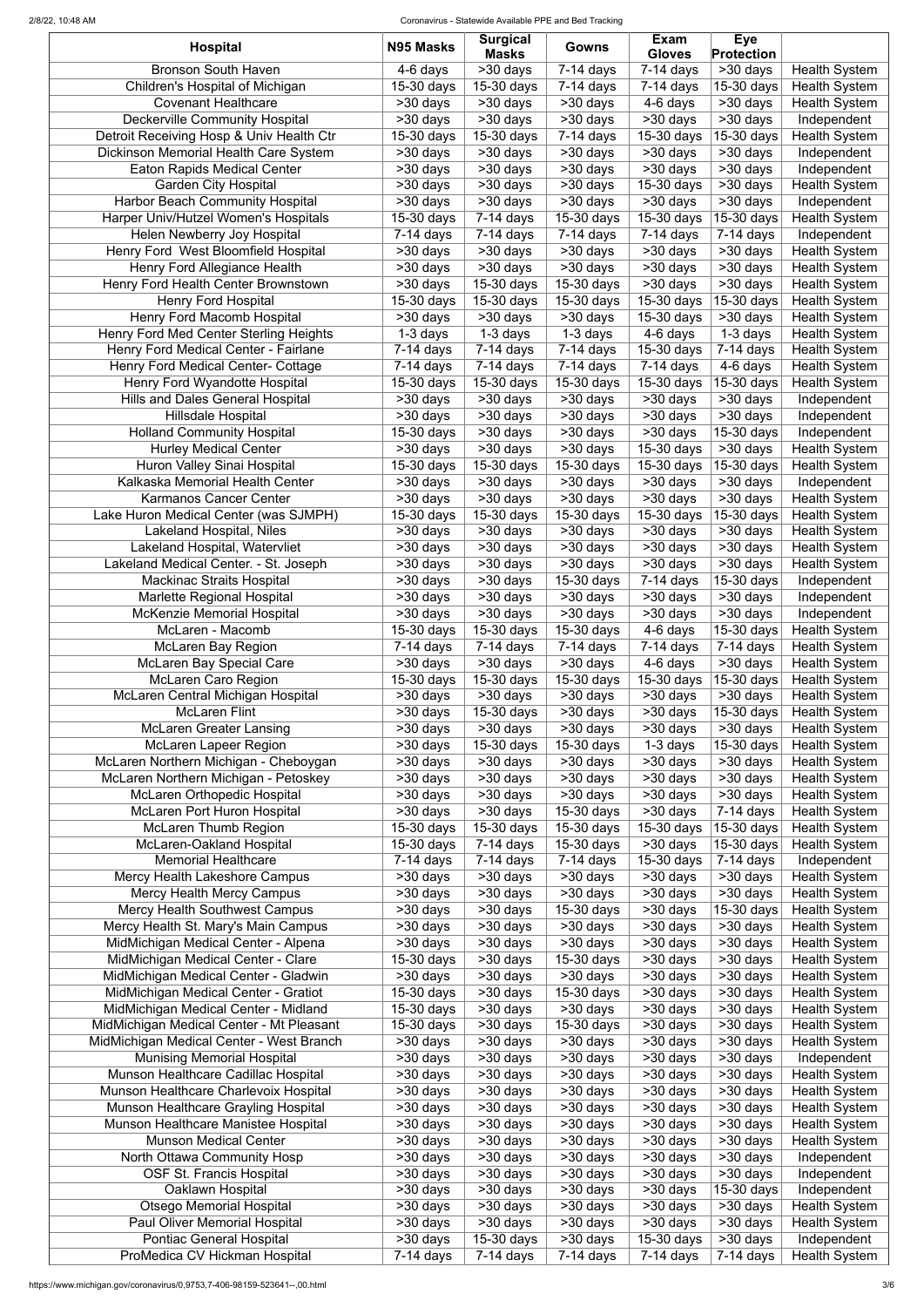#### 2/8/22, 10:48 AM Coronavirus - Statewide Available PPE and Bed Tracking

| <b>Hospital</b>                          | N95 Masks                             | <b>Surgical</b><br><b>Masks</b> | Gowns                   | <b>Exam</b><br><b>Gloves</b> | <b>Eye</b><br><b>Protection</b> |                      |
|------------------------------------------|---------------------------------------|---------------------------------|-------------------------|------------------------------|---------------------------------|----------------------|
| ProMedica Coldwater Regional Hospital    | $7-14$ days                           | $\overline{7}$ -14 days         | $\overline{7}$ -14 days | $\overline{7}$ -14 days      | $7-14$ days                     | <b>Health System</b> |
| Promedica Monroe Regional Hospital       | $\overline{7}$ -14 days               | $7-14$ days                     | $7-14$ days             | $7-14$ days                  | $7-14$ days                     | <b>Health System</b> |
| <b>Scheurer Hospital</b>                 | >30 days                              | >30 days                        | >30 days                | >30 days                     | >30 days                        | Independent          |
| <b>Schoolcraft Memorial Hospital</b>     | $>30$ days                            | $>30$ days                      | >30 days                | $>30$ days                   | >30 days                        | Independent          |
| <b>Sheridan Community Hospital</b>       | >30 days                              | $7-14$ days                     | $15-30$ days            | $7-14$ days                  | $7-14$ days                     | Independent          |
| Sinai-Grace Hospital                     | >30 days                              | $4-6$ days                      | 15-30 days              | $>30$ days                   | $>30$ days                      | <b>Health System</b> |
| <b>Sparrow Carson City Hospital</b>      | >30 days                              | 15-30 days                      | $7-14$ days             | 15-30 days                   | >30 days                        | <b>Health System</b> |
| <b>Sparrow Clinton Hospital</b>          | 15-30 days                            | 15-30 days                      | $7-14$ days             | 15-30 days                   | >30 days                        | <b>Health System</b> |
| <b>Sparrow Eaton</b>                     | $>30$ days                            | 15-30 days                      | >30 days                | >30 days                     | >30 days                        | <b>Health System</b> |
| <b>Sparrow Hospital</b>                  | >30 days                              | >30 days                        | >30 days                | >30 days                     | >30 days                        | <b>Health System</b> |
| Sparrow Hospital-St. Lawrence            | $\mathbf 0$                           | 0                               | 0                       | 0                            | 0                               | <b>Health System</b> |
| Sparrow Ionia Hospital                   | $7-14$ days                           | 15-30 days                      | $\overline{7}$ -14 days | 15-30 days                   | 15-30 days                      | <b>Health System</b> |
| <b>Sparrow Specialty Hospital</b>        | >30 days                              | $>30$ days                      | >30 days                | >30 days                     | >30 days                        | <b>Health System</b> |
| Spectrum Health - Big Rapids Hospital    | >30 days                              | >30 days                        | >30 days                | >30 days                     | $>30$ days                      | <b>Health System</b> |
| Spectrum Health - Blodgett Hospital      | $>30$ days                            | >30 days                        | >30 days                | >30 days                     | >30 days                        | <b>Health System</b> |
| Spectrum Health - Butterworth Hospital   | >30 days                              | >30 days                        | >30 days                | $>30$ days                   | >30 days                        | <b>Health System</b> |
| Spectrum Health - Ludington Hospital     | >30 days                              | >30 days                        | >30 days                | >30 days                     | >30 days                        | <b>Health System</b> |
| Spectrum Health - Pennock Hospital       | >30 days                              | $>30$ days                      | >30 days                | >30 days                     | $>30$ days                      | <b>Health System</b> |
| Spectrum Health - Reed City Hospital     | >30 days                              | >30 days                        | >30 days                | >30 days                     | >30 days                        | <b>Health System</b> |
| <b>Spectrum Health Gerber Memorial</b>   | >30 days                              | $>30$ days                      | >30 days                | $\overline{>30}$ days        | >30 days                        | <b>Health System</b> |
| Spectrum Health Kelsey Hospital          | $\overline{>30}$ days                 | $\overline{>30}$ days           | >30 days                | >30 days                     | $\overline{>30}$ days           | <b>Health System</b> |
| <b>Spectrum Health United Hospital</b>   | >30 days                              | $>30$ days                      | $>30$ days              | $\overline{>30}$ days        | $\overline{>30}$ days           | <b>Health System</b> |
| Spectrum Health Zeeland Hospital         | $\overline{>30}$ days                 | $\overline{>30}$ days           | >30 days                | >30 days                     | $\overline{>30}$ days           | <b>Health System</b> |
| Spectrum Helen DeVos Children's Hospital | $\overline{>30}$ days                 | $>30$ days                      | >30 days                | $\overline{>30}$ days        | >30 days                        | <b>Health System</b> |
| St. Joseph Mercy Brighton                | $\overline{>30}$ days                 | $\overline{>30}$ days           | >30 days                | >30 days                     | $\overline{>30}$ days           | <b>Health System</b> |
| St. Joseph Mercy Chelsea                 | >30 days                              | >30 days                        | >30 days                | $\overline{>30}$ days        | $\overline{>30}$ days           | <b>Health System</b> |
| St. Joseph Mercy Hospital                | $15-30$ days                          | >30 days                        | 4-6 days                | $7-14$ days                  | >30 days                        | <b>Health System</b> |
| St. Joseph Mercy Livingston Hospital     | $\overline{\smash{>}}30\ \text{days}$ | $\overline{>30}$ days           | $7-14$ days             | $7-14$ days                  | >30 days                        | <b>Health System</b> |
| St. Joseph Mercy Oakland                 | >30 days                              | >30 days                        | >30 days                | >30 days                     | >30 days                        | <b>Health System</b> |
| St. Mary Mercy Hospital                  | >30 days                              | 15-30 days                      | 15-30 days              | $\overline{>30}$ days        | $15-30$ days                    | <b>Health System</b> |
| St.John Medical Center - Macomb Township | 4-6 days                              | $7-14$ days                     | $7-14$ days             | $7-14$ days                  | $7-14$ days                     | <b>Health System</b> |
| <b>Straith Hospital</b>                  | >30 days                              | >30 days                        | >30 days                | >30 days                     | >30 days                        | Independent          |
| <b>Sturgis Hospital</b>                  | >30 days                              | >30 days                        | >30 days                | >30 days                     | >30 days                        | Independent          |
| <b>Three Rivers Health</b>               | >30 days                              | >30 days                        | $>30$ days              | $>30$ days                   | >30 days                        | Independent          |
| UP Health System - Marquette             | >30 days                              | >30 days                        | 15-30 days              | $15-30$ days                 | >30 days                        | <b>Health System</b> |
| UP Health System - Portage               | >30 days                              | >30 days                        | >30 days                | >30 days                     | >30 days                        | <b>Health System</b> |
| <b>UP Health System-Bell</b>             | >30 days                              | >30 days                        | >30 days                | >30 days                     | >30 days                        | <b>Health System</b> |
| University of MI Hospitals & Health Ctr  | >30 days                              | $\overline{15}$ -30 days        | >30 days                | >30 days                     | >30 days                        | <b>Health System</b> |
| University of Michigan Health - West     | >30 days                              | $7-14$ days                     | >30 days                | >30 days                     | >30 days                        | <b>Health System</b> |
| <b>War Memorial Hospital</b>             | >30 days                              | >30 days                        | >30 days                | >30 days                     | >30 days                        | Independent          |

## Patient Census as of 2/7/2022

| <b>Hospital</b>                                 | <b>COVID-</b><br>19<br><b>Patients</b> | <b>COVID-</b><br>19<br><b>Patients</b><br>in ICU | <b>Bed</b><br><b>Occupancy</b><br>$\frac{0}{0}$ |
|-------------------------------------------------|----------------------------------------|--------------------------------------------------|-------------------------------------------------|
| <b>Allegan General Hospital</b>                 | 1                                      | $\mathbf{0}$                                     | 16%                                             |
| <b>Ascension Borgess Hospital</b>               | $\overline{30}$                        | 8                                                | 73%                                             |
| <b>Ascension Borgess-Pipp Hospital</b>          | 0                                      | $\overline{0}$                                   | 71%                                             |
| <b>Ascension Genesys Hospital</b>               | 48                                     | 17                                               | 92%                                             |
| <b>Ascension Macomb Oakland Madison Heights</b> | 9                                      | 1                                                | 54%                                             |
| <b>Ascension Macomb Oakland Warren</b>          | $\overline{47}$                        | $\overline{12}$                                  | 94%                                             |
| <b>Ascension Providence Hospital Novi</b>       | $\overline{26}$                        | 10                                               | 78%                                             |
| <b>Ascension Providence Hospital Southfield</b> | $\overline{23}$                        | $\overline{7}$                                   | 83%                                             |
| <b>Ascension Providence Rochester</b>           | 14                                     | 4                                                | 46%                                             |
| <b>Ascension River District Hospital</b>        | $\overline{3}$                         | 1                                                | 30%                                             |
| Ascension St. John Hospital                     | 61                                     | 10                                               | 86%                                             |
| Ascension St. Joseph Hospital                   | 6                                      | $\overline{4}$                                   | 73%                                             |
| Ascension St. Mary's Hospital                   | $\overline{24}$                        |                                                  | 100%                                            |
| <b>Ascension Standish Hospital</b>              | $\overline{3}$                         | 1                                                | 67%                                             |
| <b>Aspirus Iron River Hospital</b>              | $\mathbf 1$                            | $\mathbf{0}$                                     | 17%                                             |
| Aspirus Ironwood Hospital                       | $\overline{2}$                         | $\mathbf{0}$                                     | 50%                                             |
| Aspirus Keweenaw Hospital                       | 4                                      | $\overline{2}$                                   | 42%                                             |
| Aspirus Ontonagon Hospital                      | 0                                      | $\mathbf{0}$                                     | 40%                                             |
| <b>Baraga County Memorial Hospital</b>          | 1                                      | $\mathbf{0}$                                     | 53%                                             |
| <b>Beaumont Farmington Hills</b>                | 38                                     | 6                                                | 92%                                             |
| Beaumont Hospital - Royal Oak                   | 74                                     | 6                                                | 74%                                             |
| <b>Beaumont Hospital - Troy</b>                 | 49                                     | 8                                                | 77%                                             |
| <b>Beaumont Hospital Dearborn</b>               | 51                                     | 4                                                | 77%                                             |
| <b>Beaumont Hospital Grosse Pointe</b>          | 12                                     | $\mathbf{0}$                                     | 71%                                             |
| <b>Beaumont Hospital Taylor</b>                 | 14                                     | 1                                                | 62%                                             |
| <b>Beaumont Hospital Trenton</b>                | 28                                     | 12                                               | 75%                                             |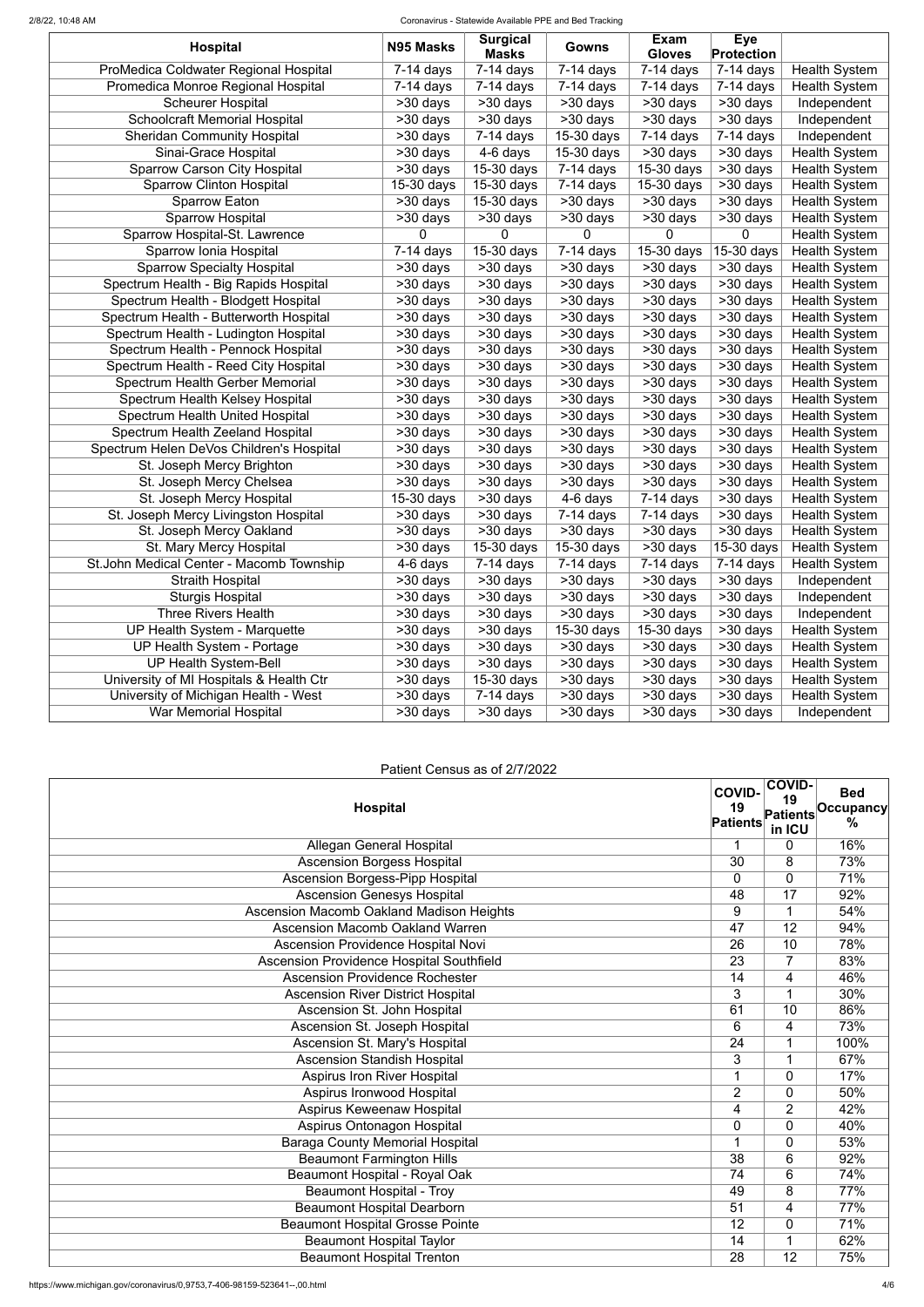|                                                                            |                                  | <b>COVID-</b>         | <b>Bed</b>       |
|----------------------------------------------------------------------------|----------------------------------|-----------------------|------------------|
| <b>Hospital</b>                                                            | 19                               | 19<br><b>Patients</b> | <b>Occupancy</b> |
|                                                                            | <b>Patients</b>                  | in ICU                | $\frac{0}{0}$    |
| <b>Beaumont Hospital Wayne</b>                                             | 12                               |                       | 97%              |
| <b>Borgess Lee Memorial Hospital</b>                                       | $\overline{7}$                   | 0                     | 44%              |
| <b>Bronson Battle Creek</b>                                                | 34                               | 6                     | 93%              |
| <b>Bronson LakeView Hospital</b>                                           | $\overline{2}$                   | 0                     | 63%              |
| <b>Bronson Methodist Hospital</b>                                          | 72<br>1                          | 9                     | 86%              |
| <b>Bronson South Haven</b><br>Children's Hospital of Michigan              | 10                               | 0<br>0                | 50%<br>59%       |
| <b>Covenant Healthcare</b>                                                 | 82                               | 13                    | 98%              |
| Deckerville Community Hospital                                             | $\overline{0}$                   | 0                     | $0\%$            |
| Detroit Receiving Hosp & Univ Health Ctr                                   | 48                               | 16                    | 97%              |
| Dickinson Memorial Health Care System                                      | 5                                | 5                     | 53%              |
| <b>Eaton Rapids Medical Center</b>                                         | 3                                | $\mathbf 0$           | 20%              |
| <b>Garden City Hospital</b>                                                | 15                               | 1                     | 79%              |
| Harbor Beach Community Hospital                                            | $\Omega$                         | 0                     | 0%               |
| Harper Univ/Hutzel Women's Hospitals                                       | 29                               | 9                     | 89%              |
| Helen Newberry Joy Hospital                                                |                                  | $\overline{0}$        | 15%              |
| Henry Ford Allegiance Health                                               | 58                               | 19                    | 66%              |
| <b>Henry Ford Hospital</b>                                                 | 106                              | $\overline{34}$       | 80%              |
| <b>Henry Ford Macomb Hospital</b>                                          | 76                               | 16                    | 79%              |
| <b>Henry Ford West Bloomfield Hospital</b>                                 | 26                               | $\overline{2}$        | 75%              |
| <b>Henry Ford Wyandotte Hospital</b>                                       | 35                               | 2                     | 69%              |
| <b>Hills and Dales General Hospital</b><br><b>Hillsdale Hospital</b>       | $\overline{2}$<br>$\overline{7}$ | 0<br>3                | 33%<br>42%       |
| <b>Holland Community Hospital</b>                                          | 16                               | 1                     | 78%              |
| <b>Hurley Medical Center</b>                                               | 31                               | 8                     | 99%              |
| Huron Valley Sinai Hospital                                                | 16                               | 6                     | 49%              |
| <b>Kalkaska Memorial Health Center</b>                                     | 0                                | 0                     | 25%              |
| <b>Karmanos Cancer Center</b>                                              | 5                                | $\overline{2}$        | 63%              |
| Lake Huron Medical Center (was SJMPH)                                      | 18                               | 5                     | 88%              |
| <b>Lakeland Hospital, Niles</b>                                            | $\Omega$                         | 0                     | 96%              |
| Lakeland Hospital, Watervliet                                              | 0                                | 0                     | 38%              |
| Lakeland Medical Center. - St. Joseph                                      | 65                               | 6                     | 75%              |
| <b>Mackinac Straits Hospital</b>                                           |                                  | 0                     | 55%              |
| Marlette Regional Hospital                                                 | 3                                | 0                     | 24%              |
| McKenzie Memorial Hospital                                                 | 0                                | 0                     | 13%              |
| McLaren - Macomb                                                           | 42                               | 3                     | 91%              |
| <b>McLaren Bay Region</b>                                                  | 34                               | 7                     | 84%              |
| <b>McLaren Bay Special Care</b>                                            | 0                                | 0                     | 39%              |
| <b>McLaren Caro Region</b><br>McLaren Central Michigan Hospital            | $\overline{0}$<br>$\overline{7}$ | 0<br>3                | 8%<br>37%        |
| <b>McLaren Flint</b>                                                       | 35                               | 6                     | 96%              |
| <b>McLaren Greater Lansing</b>                                             | 40                               | $\overline{7}$        | 89%              |
| <b>McLaren Lapeer Region</b>                                               | 14                               | $\overline{2}$        | 50%              |
| McLaren Northern Michigan - Petoskey                                       | 16                               | 0                     | 96%              |
| McLaren Orthopedic Hospital                                                | $\overline{0}$                   | 0                     | 67%              |
| <b>McLaren Port Huron Hospital</b>                                         | $\overline{30}$                  | $\overline{7}$        | 77%              |
| <b>McLaren Thumb Region</b>                                                | 1                                | 0                     | 48%              |
| <b>McLaren-Oakland Hospital</b>                                            | 5                                | 0                     | 67%              |
| <b>Memorial Healthcare</b>                                                 | 9                                | $\overline{2}$        | 63%              |
| Mercy Health Lakeshore Campus                                              | 0                                | 0                     | 90%              |
| <b>Mercy Health Mercy Campus</b>                                           | 57                               | 18                    | 80%              |
| Mercy Health St. Mary's Main Campus<br>MidMichigan Medical Center - Alpena | 40<br>8                          | $\mathbf 1$<br>1      | 94%<br>100%      |
| MidMichigan Medical Center - Clare                                         | $\overline{5}$                   | 0                     | 76%              |
| MidMichigan Medical Center - Gladwin                                       | 1                                | 0                     | 39%              |
| MidMichigan Medical Center - Gratiot                                       | 14                               | 1                     | 62%              |
| MidMichigan Medical Center - Midland                                       | $\overline{29}$                  | $\overline{8}$        | 81%              |
| MidMichigan Medical Center - West Branch                                   | $\overline{5}$                   | $\overline{0}$        | 55%              |
| <b>Munising Memorial Hospital</b>                                          | $\overline{0}$                   | 0                     | 36%              |
| Munson Healthcare Cadillac Hospital                                        | 9                                | $\overline{7}$        | 63%              |
| Munson Healthcare Charlevoix Hospital                                      | $\overline{0}$                   | 0                     | 24%              |
| Munson Healthcare Grayling Hospital                                        | 5                                | 0                     | 57%              |
| Munson Healthcare Manistee Hospital                                        | 9                                | 0                     | 41%              |
| <b>Munson Medical Center</b>                                               | 48                               | 16                    | 77%              |
| North Ottawa Community Hosp                                                | 4                                | $\overline{2}$        | 59%              |
| Oaklawn Hospital                                                           | 16                               | $\overline{7}$        | 63%              |
| <b>OSF St. Francis Hospital</b>                                            | 5                                | 3                     | 84%              |
| <b>Otsego Memorial Hospital</b><br><b>Paul Oliver Memorial Hospital</b>    | 8<br>$\overline{0}$              | $\overline{2}$<br>0   | 49%<br>50%       |
| <b>Pontiac General Hospital</b>                                            | 15                               | 0                     | 42%              |
| ProMedica Coldwater Regional Hospital                                      | 10                               | 4                     | 86%              |
|                                                                            |                                  |                       |                  |